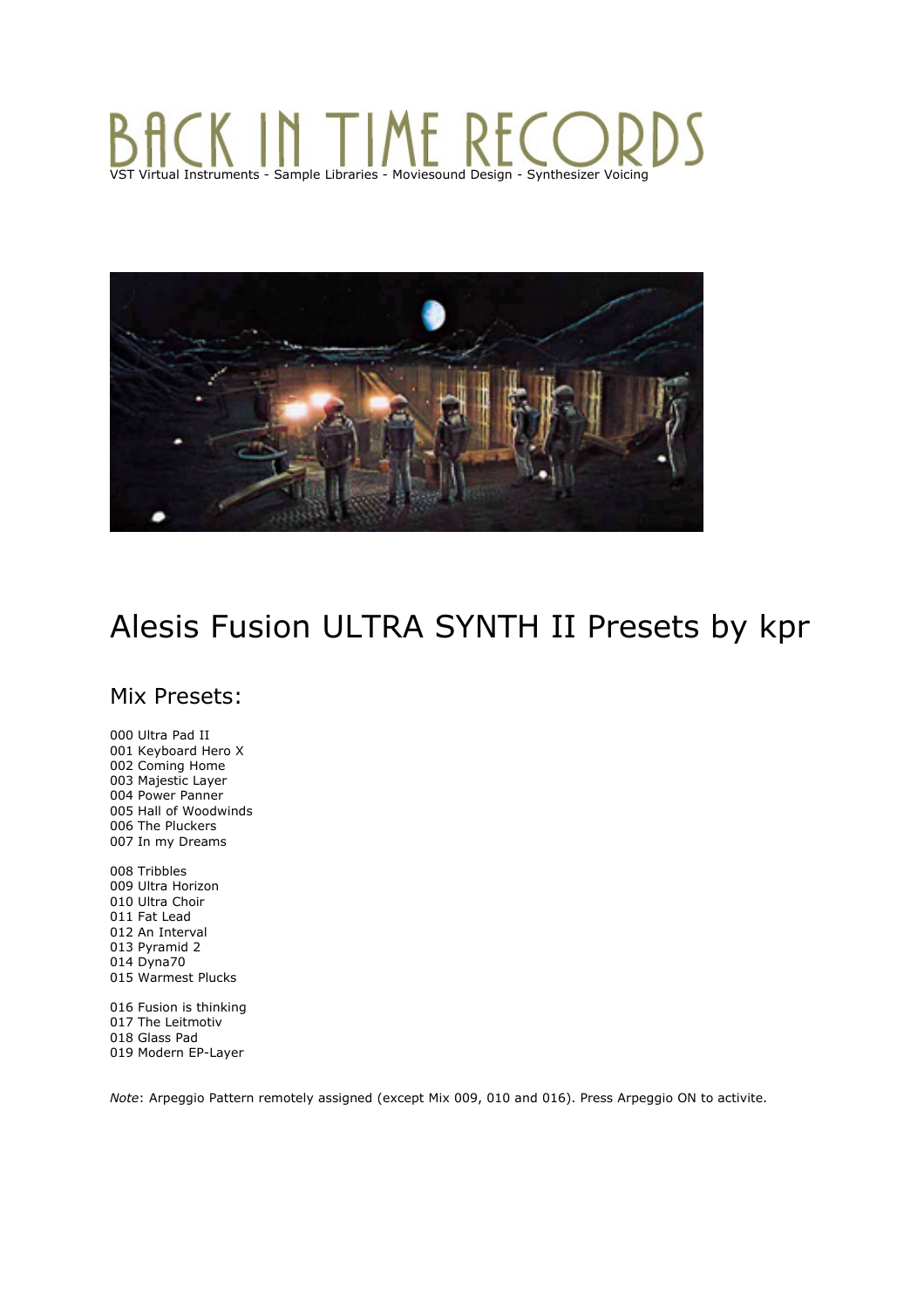# Program Presets organisation:

*Ultra Synth II Bank*

 $000 - 009 \gg$ 010 – 013 Piano 014 Organ  $015 - 016$  Bass 017 – 019 Ensemble 020 Pipe 021 – 043 Synth Lead 044 – 055 Synth Pad 056 – 091 Synth FX 092 Drum/Perc 092 – 122 Sound Effect: Loops/Arpeggios/Chords 123 – 127 Sound Effect: Tones

Ultra Synth II Program Presets by kpr

#### **>>>**

000 Dyna S&H Pad AT 001 Dreampad 002 Fast Larry 120 003 Keyboard Hero 2012 004 Neutronic Fields 005 A Chordist 006 Wide Horizon 007 Female SynVox Solo 008 MarimBeat 120 009 Fusaurus Rex

### **Piano**

010 RevDyna Synpiano 011 Midified Rhodes 012 Deci Ana-EP 013 Synorpian

#### **Organ**

014 Another FM-SynOrgan

#### **Bass**

015 Roughy Bass 016 OvertoneBass

#### **Ensemble**

017 Choir Cluster 018 Heavenly Vox 019 The Alien Choir

### **Pipe**

020 Vienna Flutes

#### **Lead**

021 Aha, swedish ! 022 Barbarian 9 023 Beasty Lead Intvl. 024 Double Filtervision 025 DynaMoogist 026 Elastic Lead 027 E-Violin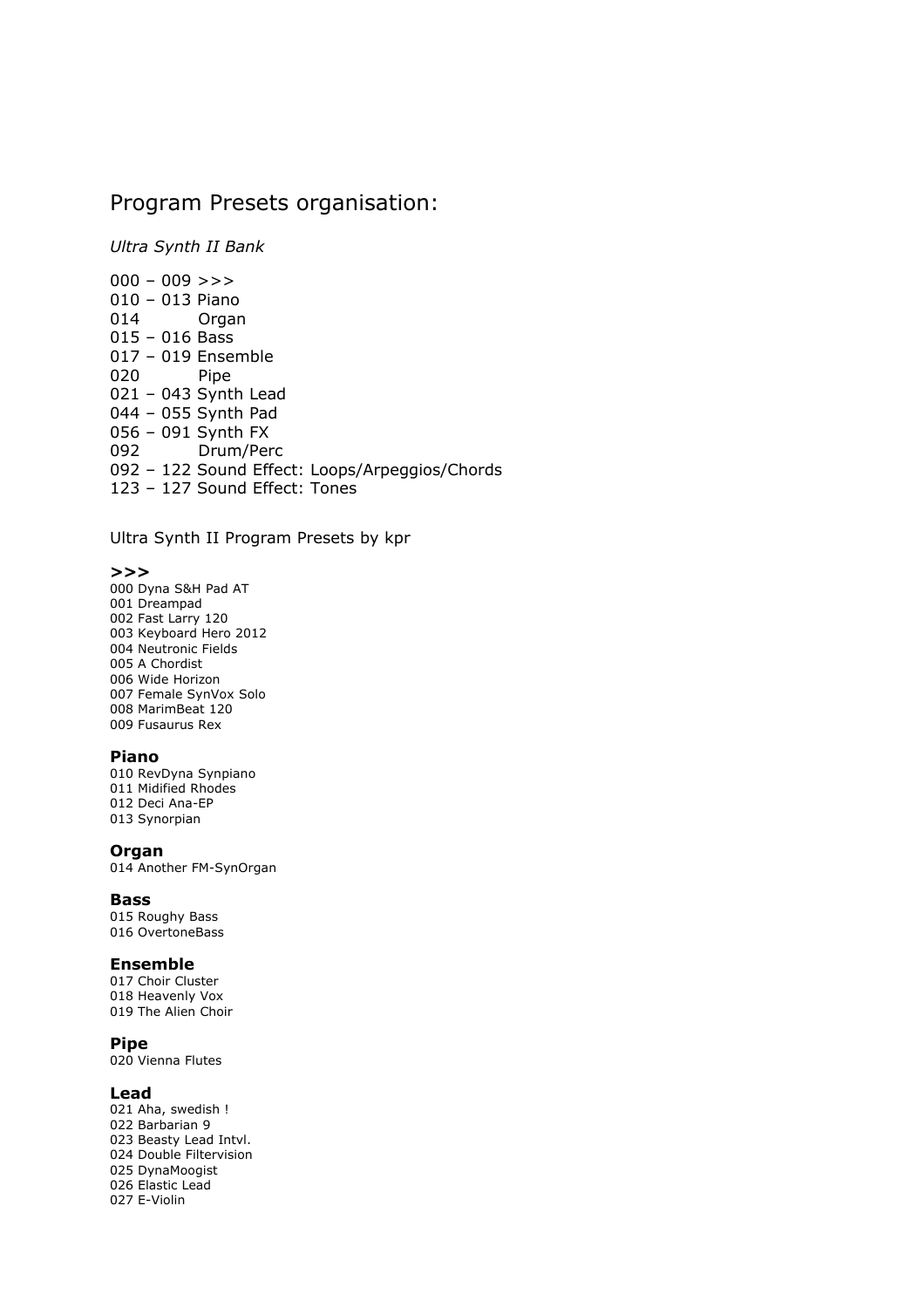028 Fixed Synced 029 Helicop Square 030 Keith Mussorczkey 031 Modified 17 032 Nylon Feedbacker 033 Oil Barrel Synth 034 OSC Airport 035 Pagode IV 036 Percos Tonos 037 Rrrrr Lead 038 SynKoto MW 039 Synmonica AT 040 Taylor's End 041 The Hero of Axes 042 Wine Glasses 043 Yummy Lead

### **Pad**

044 70ies SynVox 045 Bandhighpasspad 046 Come in 047 Cosmic Voyager 048 Flowers Pad 049 Flying Carpet 050 Nofretete 051 Skyvoicer 052 Smooth Pad IV Lyr. 053 Sticky Vowelpad 054 Vocalist Pad 055 Washy Woodwind

#### **Synth FX**

056 2001 Moon Scene 057 80ies Deelight Fiftee 058 Atlantis Bells 059 Argonautics 060 Back Home 061 Debussy's Toy 062 DistoBell MW 063 Doorbelllayer S4 064 DynaPluck (Layer) 065 E-Harp Layer 066 Elegant Harmonix 067 Fast Panning AT 068 Golf Area 42 069 Le Cadence por Strings 070 Le Fog Pad 071 Machine on Smarties 072 Minimalism Synth 073 Moaning Softbells 074 Octaver Plcd.Layer 075 Pacmanpad 076 Pad'n Jumpy 077 Panic Scene 078 Paradise Garden 079 Processed Big Ben 080 Propulsion 081 Pulse Repeater 082 Ricochet Waves 083 Rising Evolution 084 Seasick Padware 085 Sibiria 086 Stellaris 087 Stereopanner 088 Superdiffusioneer 089 Superflutter 090 Toy Piano & Whistler 091 Warm Plucks

### **Drum/Perc**

092 ExploSion Gong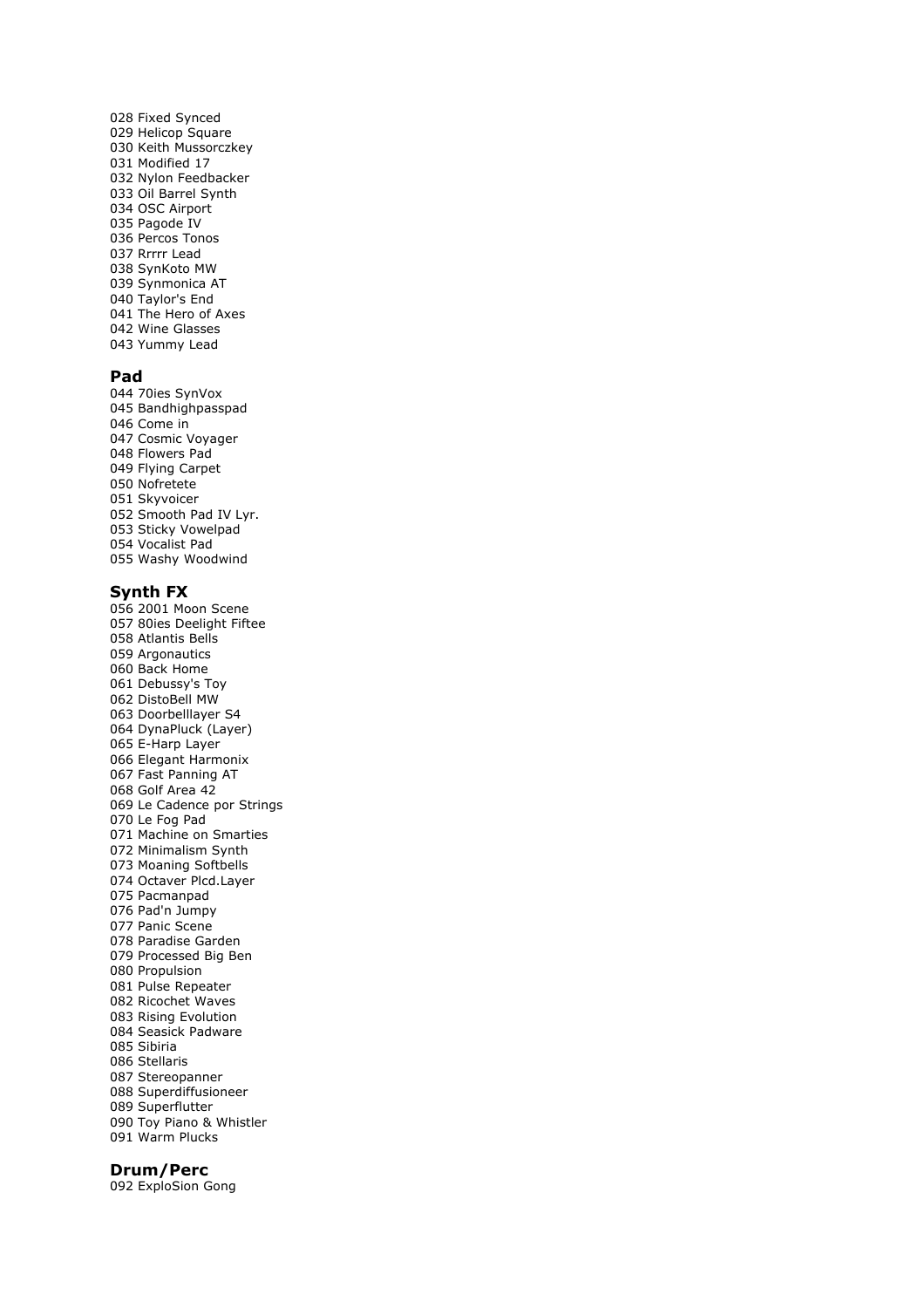## **Sound FX: Loops/Arpeggios/Chords**

093 Ambios MW 120 094 Ariella MW 120 095 Asia Trip Lick 60 096 Big Drama 60 097 Brave Strummer 120 098 Bonebass MW 120 099 Busy City 120 100 Chord Changer 60 101 Custom Echo Kit 60 102 Dark Orch. AT 60 103 Go Greeenland MW 120 104 GTD Synth MW 120 105 Jewel Cave AT 120 106 Laser Loop 120 107 LeCraft AT 120 108 Logan's Run MW 120 109 Metronics Beat MW 120 110 Nice Plucky Loop 60 111 Noizechno AT 120 112 Parsonics Riff 120 113 Pearly AT 120 114 PerChord Dim 115 PingPong 120 116 Stage Grand Lick 120 117 Studiosynbassline 60 118 SynCym Gg MW AT 120 119 TerryRileys 120 120 The Intro AT 120 121 The Runner MW 120 122 Ultra Beat 120

## **Sound FX**

123 Alpha Centauri Insect 124 Deep Sea Atmo 125 Plutonium Accident 126 Supernova Explosion 127 UFO Ignition Failure

## General Controller and FX Assignment:

Use following Controllers for tone color variations, transpose effects, envelope shaping, oscillator tuning, instruments parameter adjustment, sound crossfade blend, effect intensity, pitch bend effects and more:

Pitch Bend Wheel Modulation Wheel Knob 1 Knob 2 Knob 3 Knob 4 Aftertouch (not all Presets)

*Note:* Mix data is available in two versions. One is for the use with the internal harddisk as data storage, the other is CF Card assigned. They are marked with HD and CF, please do not mix them unintentionally to avoid Fusion reference problems.

Produced by Klaus P. Rausch for Back In Time Records. Unauthorized copying prohibited, all rights reserved 2007.